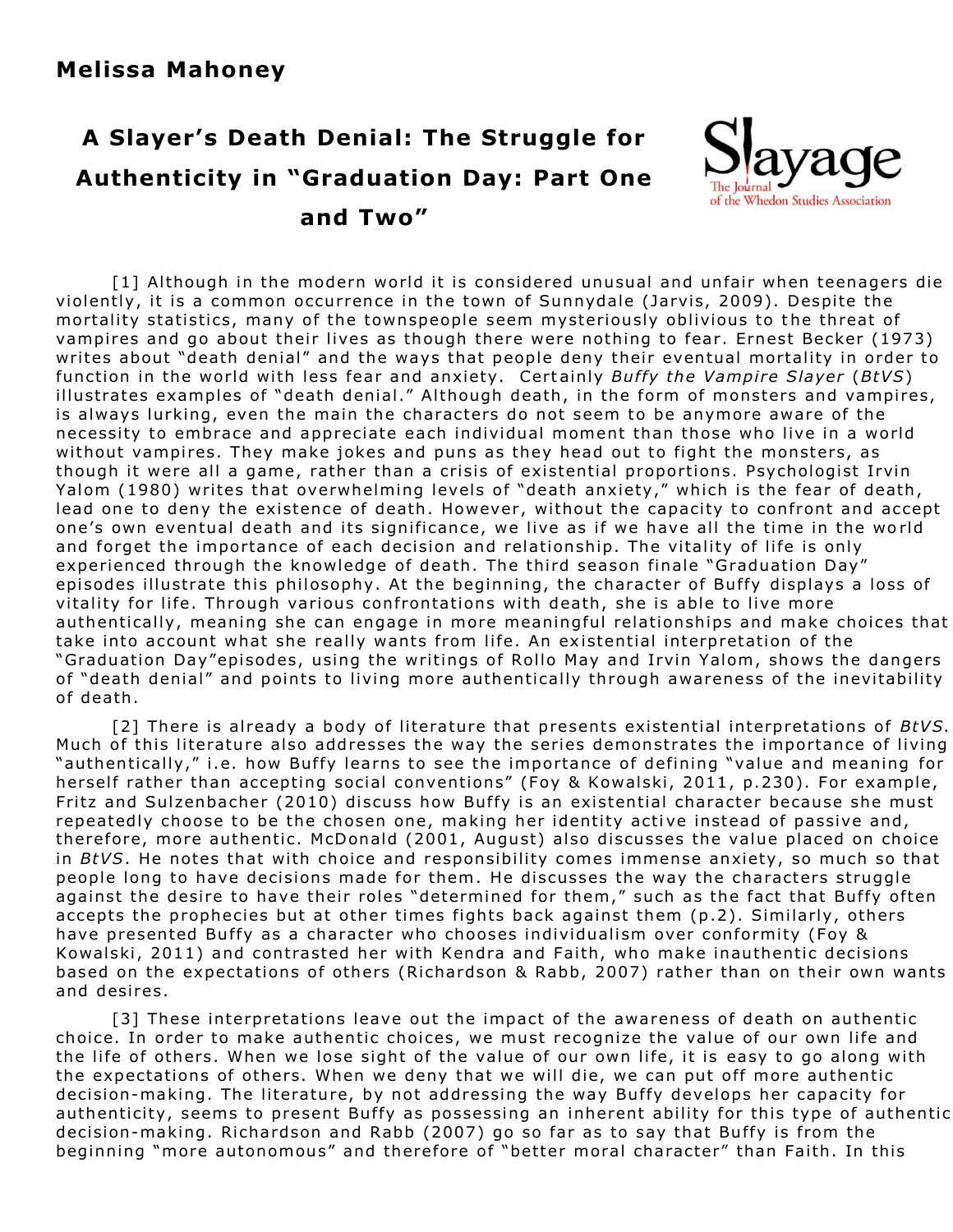essay it will be argued that it is through repeated confrontations with her own death and the death of loved ones that Buffy comes to make more authentic decisions and that this change in her character develops particularly during the "Graduation Day" episodes.

[4] The "Graduation Day" episodes begin with a character, Buffy, who is currently experiencing an inability to simultaneously live her life as a normal high school girl and perform her function as a vampire slayer. McDonald (2002, March) notes that these two identities are in conflict with one another and that the character finds them difficult, if not impossible, to balance. Buffy tells Willow that she can't do both graduation and the fight with the mayor at the same time. In almost all instances the incompatibility of these two identities leads her to eschew her own life in favor of her professional life. She originally plans to miss graduation, minimizing the impact of this decision by saying, "You get a piece of paper and nothing changes" (Whedon, 1999).

[5] The conflict between assuming her role as a slaver and fulfilling her personal desires is inextricably linked with a second existential conflict, which is whether she has control over her own life, or whether her decisions are governed by the Council and by her moral responsibility to protect others. As McDonald (2001, August, p. 1) writes, "Buffy slays, Therefore she Is." Slaying is the purpose for her existence. Her own wants and desires are irrelevant. In Season 1, she must approach what has been foretold to be her own death for the good of humanity. At the close of Season 2, she is forced to send her own lover to hell. Buffy's decisions have previously been made for the good of humanity, regardless of her own desires. The "Graduation Day" episodes begin with a character whose life is lived for the purpose of others and who is therefore conflicted about the value of her own existence. Buffy repeatedly throws herself into harm's way without much concern for her safety, taking chances with her own life as though it were only there to be sacrificed. At the beginning of "Graduation Day" she says to Angel, "I just wish this were over, done" (Whedon, 1999). In one sense she means their back-and-forth romance, but on another level she means everything entirely. The character is shown as living an inauthentic existence and displaying the resulting loss of vitality for life.

[6] *BtVS* shows a character who has the power and strength to defeat any multitude of vampires, but lacks any power or agency in her own life. As May (1969) writes, this loss of agency results in depression and a withdrawal from others. Buffy indeed isolates herself from others during the beginning of these episodes. Although it has been established that she loves Angel, she tells him, "I don't need an escort...I don't need you crowding me" (Whedon, 1999). As existential psychology suggests, Buffy's notable emotional disengagement may be the result of the repression of her own wants and desires. May (1969) notes that "Inner vacuousness is the long-term, accumulated result of a person's particular conviction about himself...that he cannot act as an entity in directing his own life" (p. 28). Emotion is a by-product of giving oneself authentically to a situation. Departure from authentic participation results in numbing and a giving up of wanting and feeling in order to limit the anxiety involved in not being able to attain those wants and desires. As Willow talks about her nostalgia for high school, she asks Buffy, bewildered, "Don't you feel it?" Buffy responds flatly, "No. I don't." She doesn't even feel that she will miss things about the high school, because she hasn't exactly been a part of it. Buffy's ability for emotional engagement is limited throughout the beginning of these episodes. She refers to her romance with Angel originally as a "work romance." She has largely taken Wesley's advice not to "let her feelings...interfere with work" (Whedon, 1999).

[7] May (1977) believed that neurotic anxiety stems from a repression of the awareness that one has the possibility to address limitations that are self-imposed. One has forgotten that the limitations are self -imposed and feels powerless to change one's circumstance (May, 1983). This is how "Graduation Day" begins. Buffy's character has largely given up on her own power to choose her life path. She has accepted that her job of "killing professionally" must come before her own desire to have friends, finish high school, and engage in a meaningful romantic relationship (Whedon, 1999). *BtVS* portrays what existential psychology refers to as a lack of awareness of one's responsibility to oneself and the resulting loss of agency (May, 1983). She follows the orders of the Council, at her own peril. She spends nights on patrol for vampires and days exhausted in school, barely paying attention to the world around her. Buffy believes this is her destiny and that she is the "chosen one," but is unable to see that she is the one who has given herself this responsibility to protect others and although she has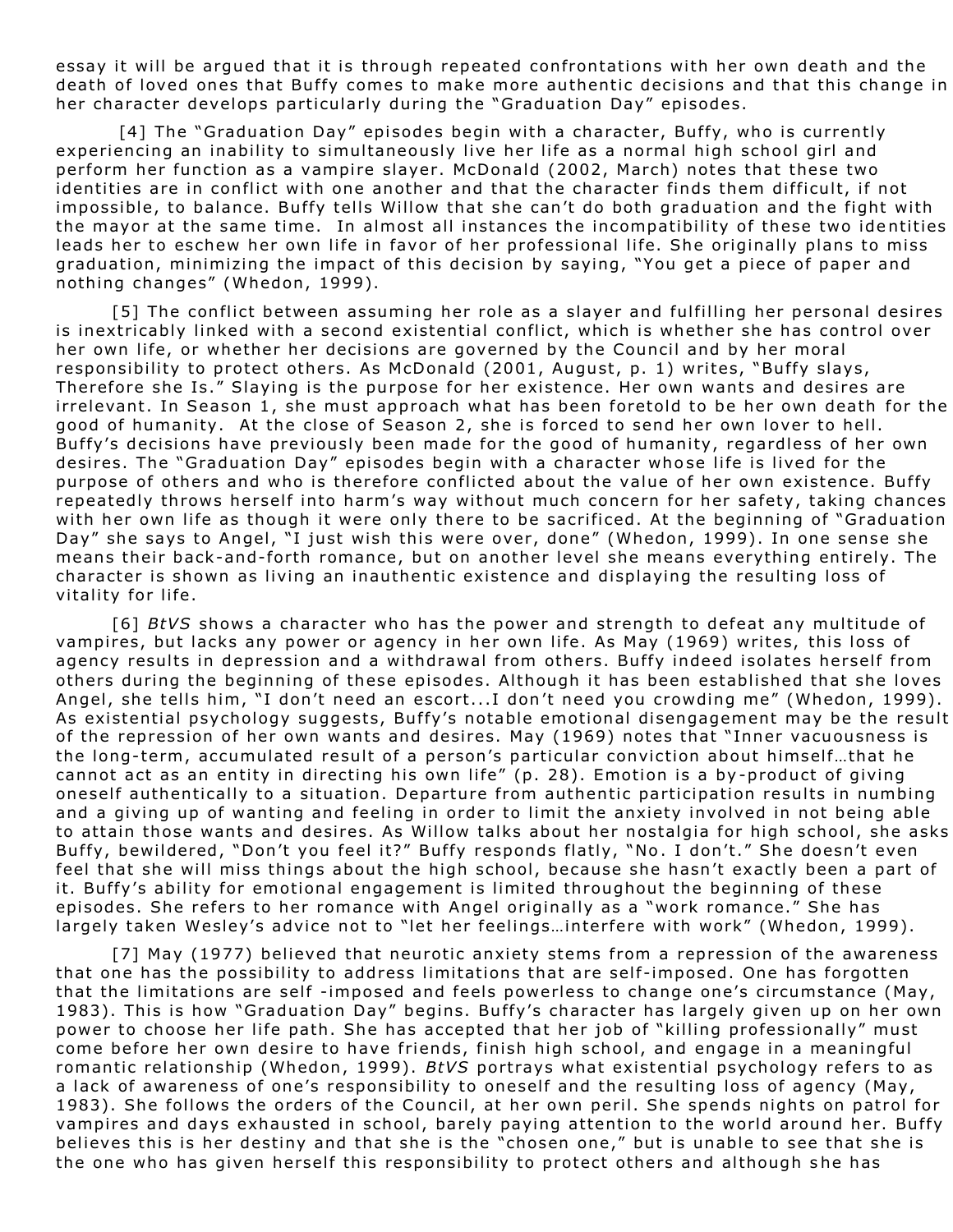superhuman strength, it is ultimately her decision whether to fulfill the role of slayer. As McDonald (2001, August) writes, the series never displays the characters as "simply puppets with the metaphysical powers pulling their strings, with no choice and no responsibility" (p.2). The characters are always displayed as having choices. It is Buffy's choice to have forfeited her existence in the name of responsibility.

[8] Certainly we can commend Buffy for the humanity in her awareness of her moral responsibility toward others (Stroud, 2003). However, she has struck no balance (May, 1983). The fact that Buffy cannot even really attend graduation evidences that indeed no balance is present for this character. Rather than manage the continuous anxiety-inducing decisionmaking process of choosing between herself and her responsibility toward others, she has already decided against herself. She, however, has the freedom to act in many other ways. May (1983) referred to freedom as "an agonizing burden" (p. 34). The burden is agonizing because we must accept some quilt with every decision we make, whether that quilt be related to letting down ourselves or others. Foy and Kowalski (2011) make the comment that *BtVS* argues for increased individuality as the successful existential outcome. However, the series shows that it is not quite so simple. When Buffy is selfless, she does harm to herself and loses the experiences of romantic relationships and academic learning that she owes to herself as a teenage girl. When Buffy is selfish, she puts her family, friends and all of humanity in danger. As the series shows, there can be no truly successful outcome or right decision, but perhaps there can be more balance between what we want and what others need from us.

[9] The events of "Graduation Day" lead Buffy's character to come face to face with death, and through this confrontation she leaves more room for her own wants and desires. Although the characters have previously confronted human-demon hybrids, in these episodes they will confront an actual demon. It is a terror-inducing crisis of life and death, amidst what has become a monotonous and "professional" day-to-day of vampire slaying. When Xander says, "I woke up today with this feeling. I just know there is no way I'm getting out of this school alive," he does not mean metaphorically, but literally, as well (Whedon, 1999). Despite the fact that Xander has fought many monsters and vampires before, through this comment we get the sense that, for once, he is genuinely concerned for his life.

[10] *BtVS* indicates that through awareness of the reality of death, we live more authentically. Realizing that they could be dead in several days, Willow and Oz are able to more closely bond. Detachment, Buffy's method of management of fear, is expressly disparaged in this scene. Willow notes, "We could be dead in two days and you're being ironic detachment guy.... Panic is a thing people can share in times of crisis" (Whedon, 1999). Ultimately, Oz agrees and the episode displays how two people's acceptance of death leads them to more fully live and appreciate their last days. Even Xander is able to reassess his priorities and skip class with Cordelia. Although the two have been at odds, this no longer seems relevant with death looming.

 $[11]$  For Buffy, the ability to see the possibility of death and therefore act more authentically does not come quite as easily. It is perhaps the possibility of Angel's death that allows for the beginning of her transformation. The knowledge that immortal Angel can and will die helps to differentiate the trivial from the significant for Buffy. As the two argue on the street, their conversation about dating is brought to a sudden stop by a poison arrow. Suddenly their dramatic argument is reduced to an insignificant conversation, not to be addressed again. Fearing Angel's death, Buffy is finally able to accept the guilt that comes with putting one's own desires above responsibility. Buffy begins to access her ability for personal choice when she tells the Council that she will find a way to save the dying Angel above her responsibility to figure out how to stop the mayor and that she won't be taking anymore "orders." The Council member she reports to remarks, "This is mutiny" but she responds, "I see it more as graduation." Evidencing that this action can be viewed as a pivotal moment of personal growth rather than a decision independent of enduring meaning, the mayor tells us later in this episode, "Graduation doesn't just mean your circumstances change. It means you do" (Whedon, 1999).

[12] Yalom (1980) writes that it is overwhelming death anxiety that leads us to deny death. The first step to acknowledging the reality of death requires also admitting to ourselves our own death fears. "Graduation Day" also displays how accepting the reality of death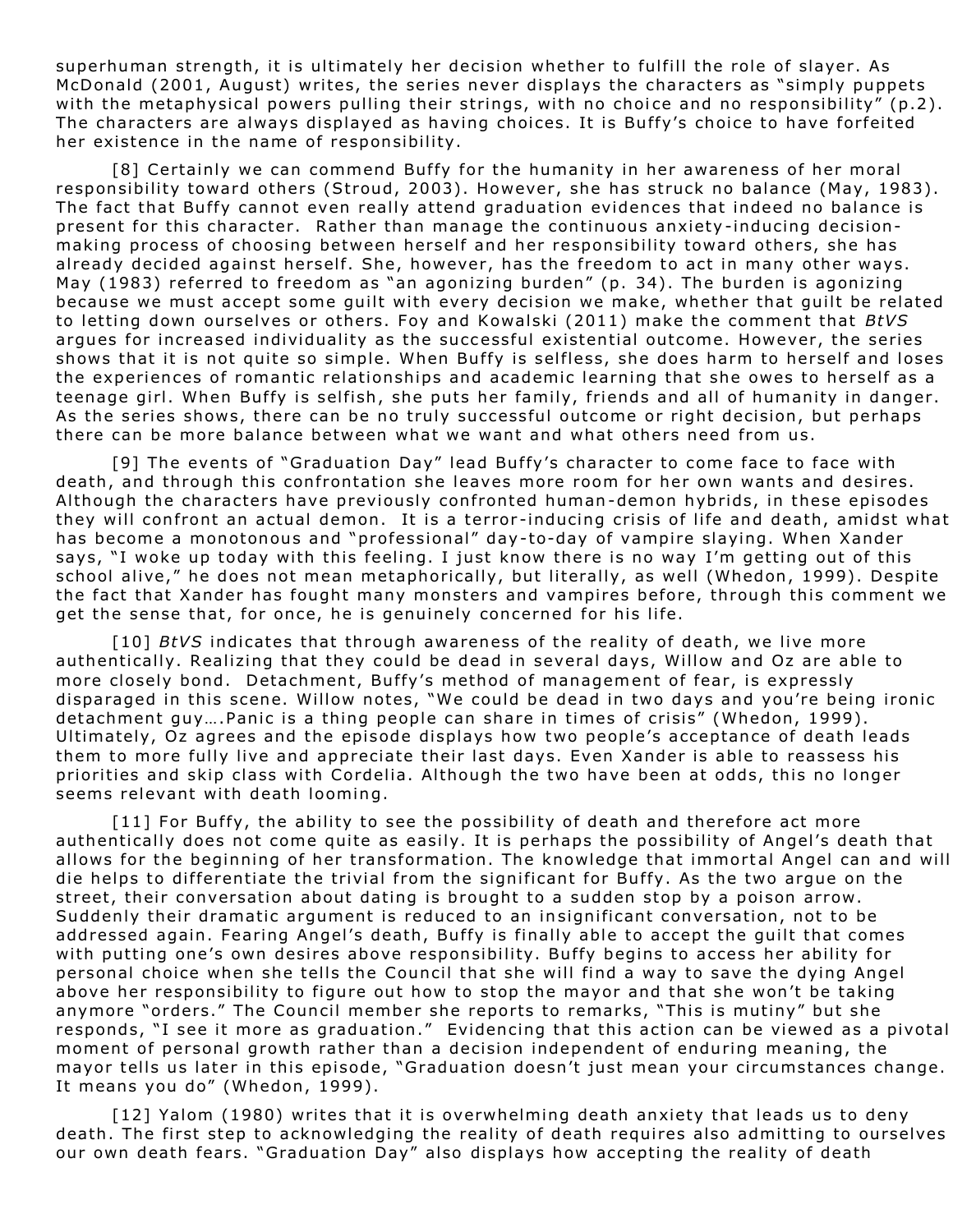involves coming to terms with our own fears. At the beginning of these episodes, it is evident that Buffy is not aware of her own fears of death. Buffy says that she wants her mother to leave town because she would worry about her, curiously leaving out any concern for herself. She says to Faith, "All that killing and you're afraid to die?" This question may be intended as a projection of Buffy's own fears, since Faith gives no indication that this is what she is thinking. In fact, Buffy does not once mention her own fear during the "Graduation Day" episodes. The mayor feels he can smell it on her, but she gives no indication that she concedes this point to him. At the beginning of the episode she suggests going after the mayor by saying, "Mayor's trying to hide, I say we go seek" as though it were simply a game rather than a life and death situation (Whedon, 1999). Kromer (2006) writes that Buffy chooses an immortal vampire as a love object because she secretly wishes to die. It could also be said that choosing an immortal love object, someone who can never be completely gone, evidences that Buffy has a deep-seated fear of death.

[13] Although other literature also discusses the way *BtVS* points to the importance of acknowledging death in order to experience the vitality of life (McDonald, 2002, June; Stevenson, 2003), literature on how the series addresses the concept of death denial is lacking. *BtVS* displays how denying fears of death can become pathological and limit the ability to appreciate existence (Yalom, 1980). In some literature on *BtVS*, the main characters are presented as proficient in their ability to confront the reality of death, rather than struggling against the denial of death. Jarvis (2009) for example writes that a "constant engagement with death" leads to a "passion for living so often demonstrated by the central characters" (p.2). Stevenson (2003) writes, "Despite facing death on an almost daily basis...the kids maintain an active social life. Neither death…nor apocalypse…keeps them from celebrating… If anything, they make the celebration of life more necessary" (Paragraph 9). It is argued here that the characters display evidence of death denial and that this death denial is shown to inhibit their ability to make authentic decisions and engage in meaningful relationships. Without an acknowledgment that she can be killed, Buffy does not need to reassess her decisions to put off her own life for vampire slaying. Additionally, her fear of the death of others causes her to isolate herself. Rather than seeking comfort and support from her mother during the events of "Graduation Day," she sends her away. "I'm going to fight this thing but I can't do it and worry about you," says Buffy (Whedon, 1999).

 $[14]$  Yalom (1980) presents several methods for denying death to oneself that are displayed by Buffy during "Graduation Day." Although her methods for denying death are exaggerated by her superhuman strength, they are not unfamiliar to viewers. She believes herself to be strong and that she can protect others. People who are strong are less vulnerable and their loves ones are less vulnerable as well. Denying her fear of death, Buffy charges into dangerous situations to prove time and time again that there is nothing to fear, ultimately denying the fear of death or 'nothing' (Yalom, 1980). Vampires, whether real or imagined, are something onto which she can transfer a fear of death. They can be fought. She can seek allies against them. She can develop magical rituals to destroy them. It is because she has compartmentalized death as resulting from/happening to vampires that it is so hard for Buffy to accept her own mother's death later in "The Body" (Whedon, 2001a) or to accept that she has perhaps harmed a non-vampire in "Ted" (Greenwalt & Whedon, 1997). Additionally, Yalom (1980) describes and *BtVS* evidences how a belief in personal specialness serves to deny death. A belief that we are special allows us to imagine that even when dead we will be remembered for our uniqueness, and therefore never completely gone. Through her talents she can achieve " symbolic immortality" (Becker, 1973). Buffy clings to this belief. She says to her mother, "There is something I can do that I can do better than anyone else in the world. I'm going to fight this thing" (Whedon, 1999). When she is gone, she will be read about by slayers and wat chers until the end of time. Ultimately a belief in her own specialness is shown to allow her to feel something more than mortal (Yalom, 1980).

[15] During "Graduation Day" this very identity as invulnerable protector is threatened through confrontation with death. First, when Angel is shot with a poison dart, she is forced to see her own weakness to protect others. Next, when she stabs Faith, she is forced to see that even a slayer can be killed. It is evident that Buffy sees Faith as similar to herself, perhaps even, in some senses, the same person. During her "Graduation Day" dream, she asks Faith if they are in her mind or Faith's. Buffy and Faith at various points agree that they are just like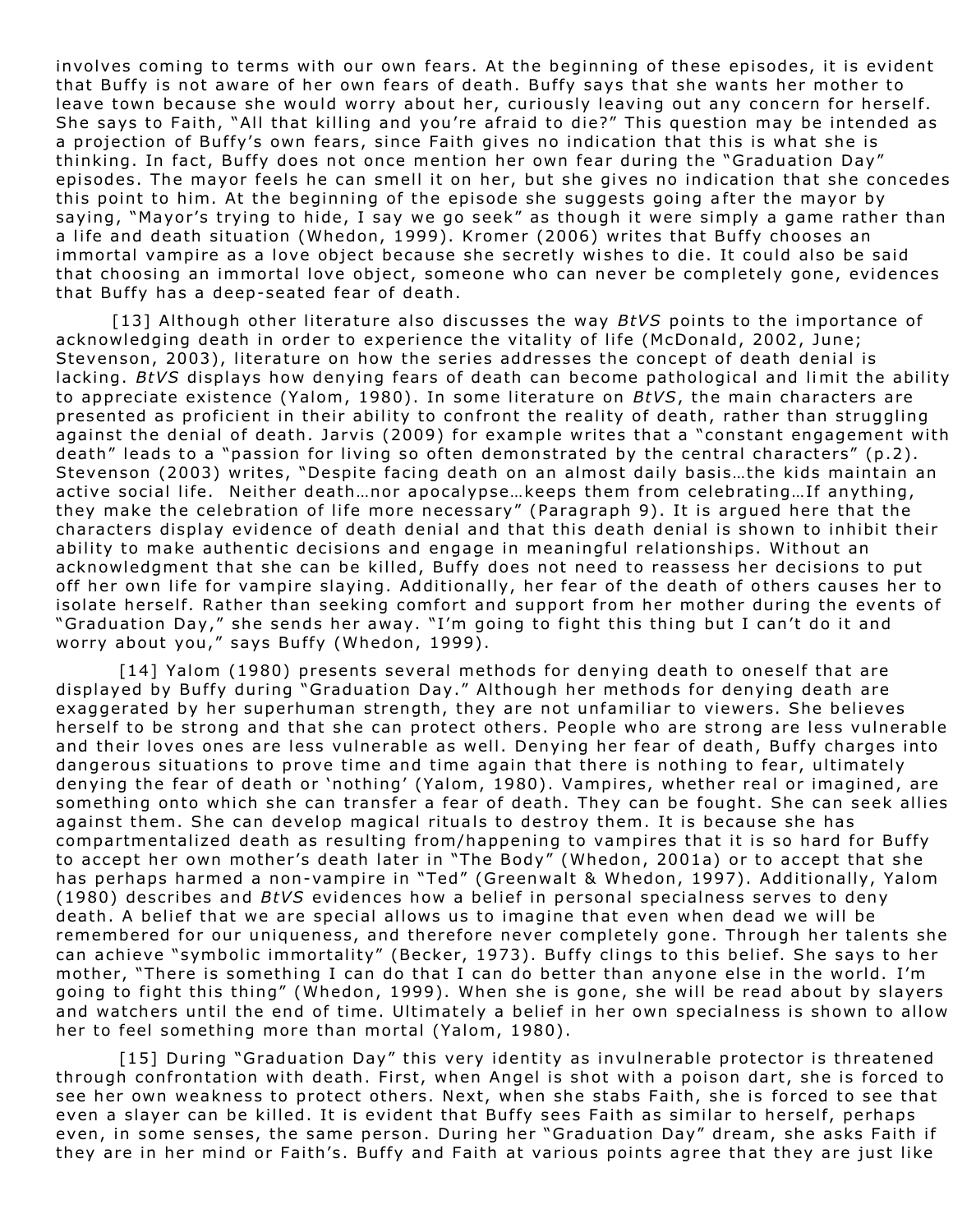one another. They are both slayers. They are both young teenage girls. After stabbing Faith, Buffy stares in shock at the blood. From Buffy's recognition that the two are alike, the viewer can make the leap that after stabbing Faith and realizing Faith could bleed and die, Buffy would be forced to confront the possibility of her own death, as well.

 $[16]$  A threat to an individual's identity can be so powerful that the only way to cope is to kill oneself (Yalom, 1980). For Buffy, the realization that slayers (therefore herself) may not be invulnerable is too much to bear. She decides to give up and sacrifice her own life for Angel's. As he drinks her blood and she kicks a table rather than him, we are seeing her battle the urge to fight him off. It seems paradoxical to imagine giving up one's own life based on a fear of death. Yalom (1980) presents this choice as a measure of control over the uncontrollable. Although the viewer could instead choose to see Buffy's act as altruistic, it is difficult to do so because her death would ultimately result in the destruction of the rest of the world and therefore Angel, when she is not around to stop the mayor or the list of other villains that are certain to emerge. The theme of finding difficulty deciding to live given the reality of death is echoed again in Season 6 (McDonald, 2001, November). At the end of season five, before completing the sacrificial death that she merely offers in "Graduation Day," Buffy says, "I don't know how to live in this world if these are the choices, if everything gets stripped away. I don't see the point" (Whedon, 2001b). Season 6 also addresses learning to live in and appreciate a world despite the fact that "Nature demands killing and death all the time" (McDonald, 2001, November, p. 1).

[17] "Graduation Day" shows how the 'self' is more than just a sum of one's roles. Buffy is more than just a professional vampire slayer. May (1983) describes the moment at which one realizes that she or he is a person who exists and who is responsible for that existence and identity as an "I am" experience (p. 99). Buffy experiences herself as "Buffy the Vampire Slayer." Her profession is her identity and her purpose for being on Earth. When she stabs Faith, she realizes she can kill people as well as vampires and her identity becomes "Buffy the Slayer." When she gives her blood to Angel she realizes she has the ability to choose to save life as well as take it. It makes her no longer just a slayer, but "Buffy." May considered the "I am" experience a precondition for change. One must realize he or she has the ability to choose an identity before beginning to address one's potential, and the acceptance of death is a central part of this realization.

[18] It is during Buffy's dream about Faith that she recaptures the desire for being alive. The dream evidences the importance of being in touch with authentic emotions, even anger and fear. In *BtVS*, Buffy and Faith are presented as opposites. One dresses in light colors, the other in dark. Buffy fulfills her responsibility as a vampire slayer. Faith eschews this responsibility and gives in impulsively to hedonistic desires including aggression (Richardson & Rabb, 2007). However, in this dream, when Buffy confronts Faith, she admits she's been "holding in" these impulses (Whedon, 1999). May (1983) might say that Buffy's character has the "potential" for authentic expression of emotion, but holds it back for fear that aggression may drive others away in the way that Faith's behavior has isolated her from friends and family. Xander echoes this fear when he notes that if Buffy kills Faith, Buffy will be like Faith and therefore he will lose her. May (1983) believed it is a fear of our own power that prevents us from engaging in the world. Buffy is a character that fears her own powers. She takes no responsibility for her aggressive actions, assigning them to her fated profession (Jarvis, 2009). She holds in her rage against Faith and her anger with Angel for choosing to give up on their relationship. May (1969) believed that it was a necessity to accept the daemonic in ourselves. "Happiness is to live in harmony with one's demon," he writes (p. 125). In her dream, Buffy feels she is not imagining Faith but they are actually taking part in the same consciousness. They are finally one. Directly before their fight scene, Faith asks Buffy to prove she is ready to stop holding her aggression and other emotions back with the phrase "Give us a kiss" (Whedon, 1999). When the dream is complete. Buffy is able to wake up and kiss the comatose Faith on the forehead, an expression of love for the angrier and more hedonistic parts of herself.

[19] Jana Riess (2004) also talks about the way the series portrays aggression, hostility and darkness. She writes that when you stand next to a vampire in a mirror you see only yourself and that the vampires in the series represent projections of our own dark impulses. She discusses the way the series shows that there are dark impulses in all of us. In Season 4,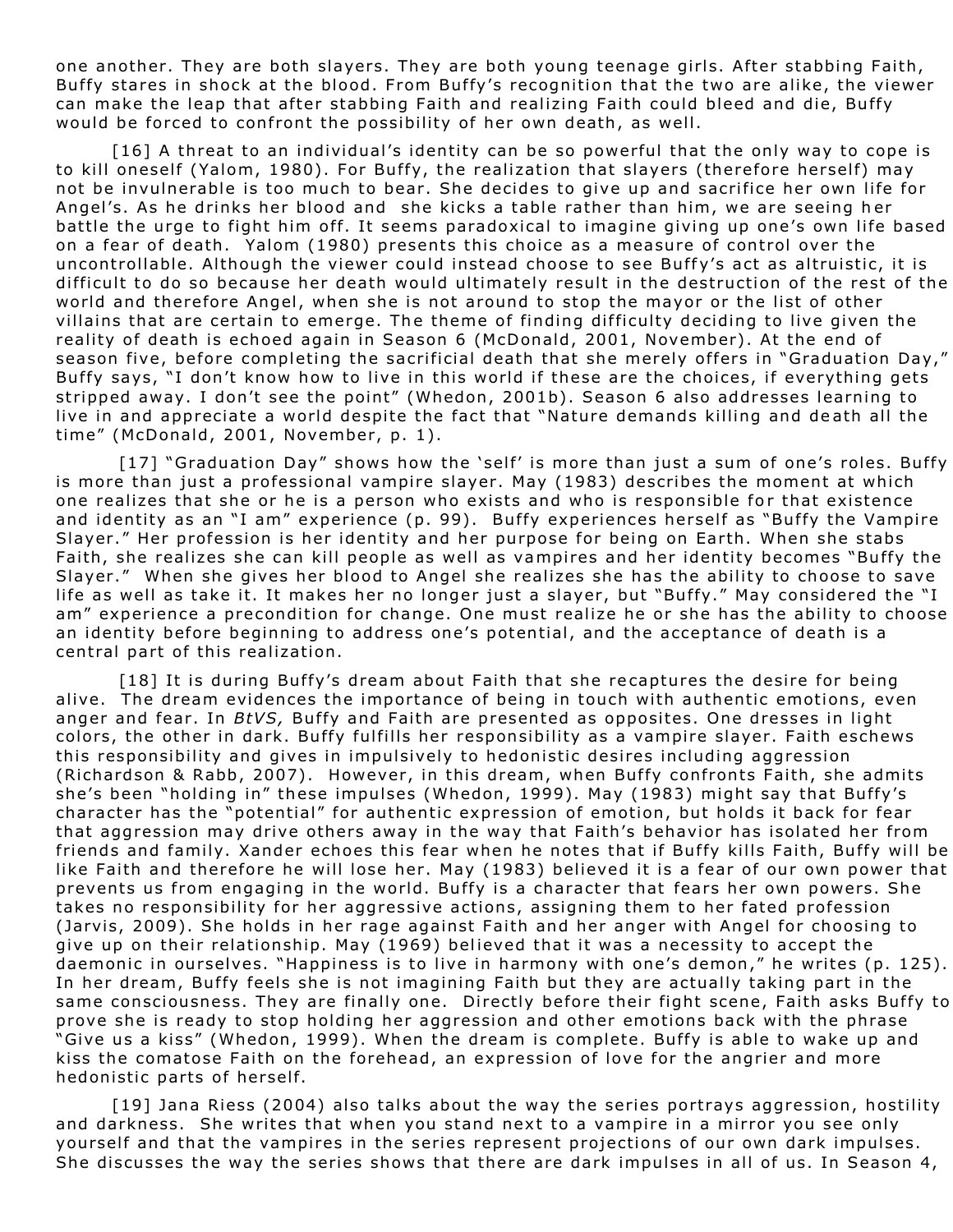Riley has a particularly difficult time learning the lesson that good and evil are not so easily teased apart. It is argued here that Buffy learns this lesson first in Season 3, during her confrontation with death and her resulting acceptance of her authentic self, who is not so different from Faith.

[20] The psychologist Winnicott (1971) talks about "transitional spaces" as spaces that are safe for change because they are only partly reality. They are also fantasy. The spaces he is talking about are intended metaphysically. For example, children learn to be adults through playing at being adults, and this play is a transitional space. Although they may be performing the behaviors of caring for others through games with dolls, it is safe because it is partly fantasy. The child is able to utilize these safe transitional spaces in order to transition into adult-like actions of caretaking and even considering the needs and wants of others. This dream for Buffy can be considered a transitional space where she is able to admit the ways in which she is like Faith, because a dream is partly only fantasy.

[21] The dream also signifies Buffy's acceptance of the reality of eventual death. Yalom (2008) also believed that dreams about death help us to acknowledge the reality of death outside of dreams. In that sense, death dreams are a transitional space for death acceptance. "Graduation Day" evidences this sort of transition within the dream space. Buffy is able to consider death during this dream. Faith says to Buffy, "You want to know the deal? Human weakness - it never goes away" (Whedon, 1999). Human weakness may refer to giving into emotions like aggression but certainly also refers to physical death, the last true moment of weakness. Faith presents this point, but it is Buffy's mind that is having the dream and therefore Buffy who is having this realization about life and death. This dream also contains the phrase "miles to go," which is a reference to Robert Frost's "Stopping by Woods on a Snowy Evening," a poem about eventual death.

[22] Yalom (1980) refers to moments when we are forced to acknowledge the reality of death as "border moments" and notes that they can precipitate changes in the way we confront death as well as our own lives. Buffy experiences a series of these border moments in the "Graduation Day" episodes, culminating in this dream where she and Faith discuss the eventuality of death. Following this dream, Buffy is more ready to take risks, access her authentic emotions, and be less isolated from others. (Editor's note: Cf. Keller on this dream as "*prefigur[ing]* the path" Buffy takes, p. 166.) By acknowledging her fear of death and "human weakness," she is paradoxically less afraid for herself and others.

[23] May (1969) believed that "Love is a reminder of mortality" (p. 102) and *BtVS* echoes this message. Anya says to Xander, "What I think something could happen to you, I feel bad inside." And Xander returns, noting that this is the basis of love, "Welcome to the world of romance." Anya highlights that these feelings are "horrible" (Whedon, 1999). With belongingness and emotional investment comes fear of death. Buffy's character avoids getting close to others for fear she cannot protect them. This avoidance prevents her from interacting authentically with others. She sends her mother away for fear her mother might get hurt. She tells her friends to stay put while going to fight Faith for fear they might get hurt. She forces herself to shoulder the burden of protecting the town alone. She has the choice to include others in her world and to accept the possibility of their death and with that would come the potential for increased relatedness with others, but she is too afraid. After her dream, she wakes up and remarks, "Get everyone, I'm ready" (Whedon, 1999). Her plan involves the students of Sunnydale High confronting the mayor together.

[24] As Brannon notes (2007), Buffy is a more powerful slayer than those that came before her because she has friends and is often able to ask for their help saving the world. She does not fight alone. It is during Season 3 that she is able to finally allow others to risk their lives along side her, and it is this decision that makes her powerful. In turn, her power protects those that she loves. When Spike details how he has been able to kill slayers before, he explains that all slayers have a death wish and it is this wish that allows him to kill them (Petrie, 2000). However, as Yalom (1980) writes, it is actually a fear of our own death that leads to this death wish. By wishing for death, we deny the fear of death to ourselves. When we admit our fear, we can appreciate our own life and the life of others more intensely. It is then that life is worth living and we have the resolve to fight.

[25] Through Buffy's transformation to a more emotionally and interpersonally engaged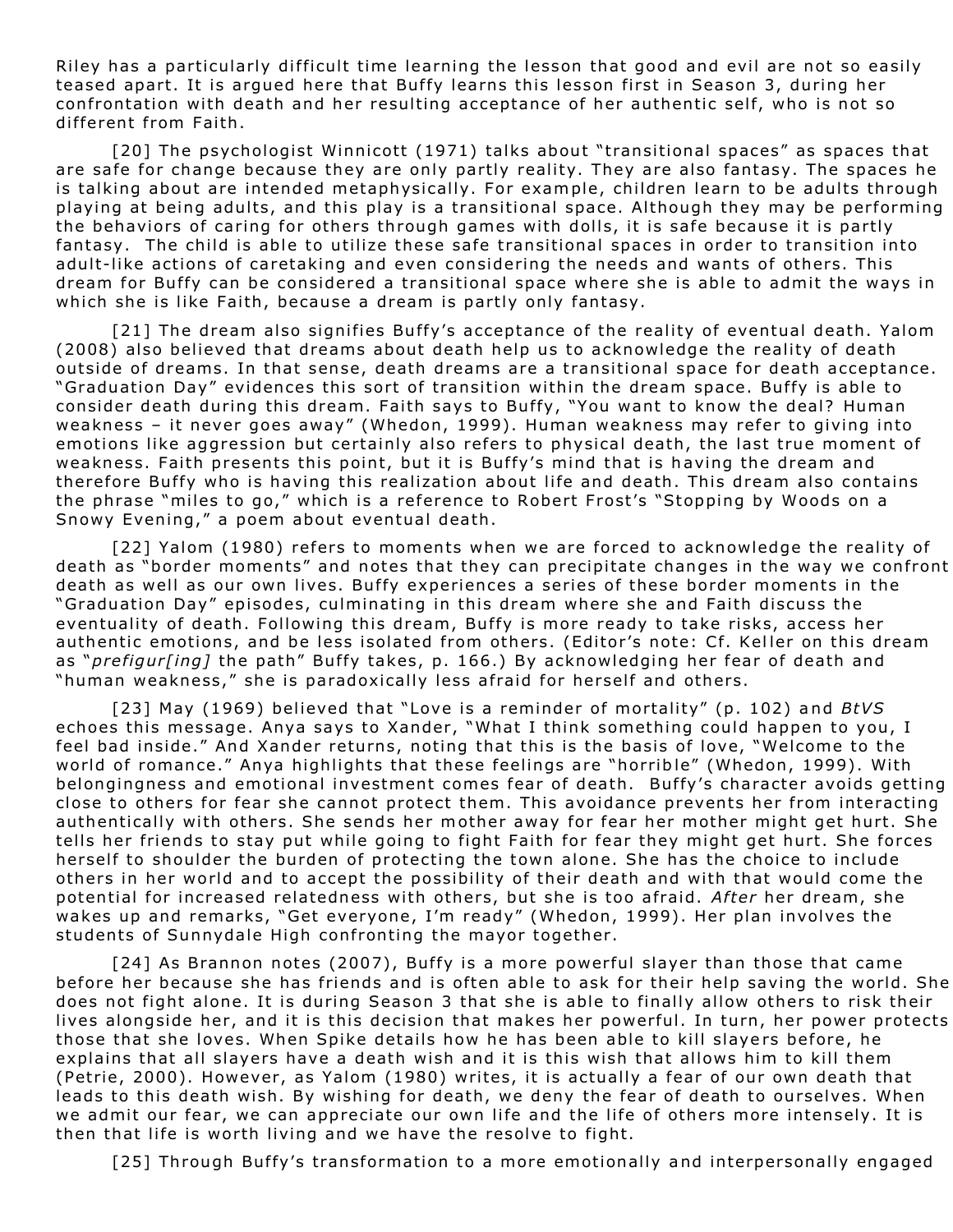character, the "Graduation Day" episodes show that accepting the possibility of death leads to living a more authentic life. However, these issues are not completely resolved in this season and it is not the last time this theme is addressed. As McDonald (2001, November) describes, Season 6 again deals with finding the capacity for emotional engagement through confrontation with death. Buffy, magically brought back from death, no longer finds joy in life. She cannot die and therefore cannot live. When Willow is about the destroy the world, Buffy is able to realize again that she is glad to be alive. She is consequently more able to open up to her sister (McDonald, 2002, June). Perhaps this theme must reemerge because death becomes impossible for Buffy when she is brought back to life at the beginning of Season 6. She must confront an actual death again in order to re-appreciate life. McDonald (2001, August) writes about how Season's 6's "Older and Far Away," addresses what life would be like without death (Greenberg, 2002). Dawn thinks she wants a world where no one ever leaves, which wish leads to the characters being miserably stuck inside a house together. McDonald (2002, June) writes that a world without death would be a world of permanence that is like "being magically trapped in a house and forever unable to leave." Impermanence helps us greater appreciate li fe .

[26] Buffy's realization (again) in Season 6 that death is actually possible leads once again to an ability to include others in the danger. It is no coincidence that Season 7 requires the full cast and even other potential slayers to defeat the Big Bad. During this season, Buffy is criticized for including the potential slayers in the fight, but at this point she has finally learned that protecting others from death is a form of death denial and leads her to dangerous levels of emotional isolation. The entire series points to the importance to letting go of some of our anxieties around death, accepting impermanence and living as fully and authentically as possible. As evidence that this theme is a particularly significant aspect of "Graduation Day: Part One and Two," these episodes are the point when the entire student body must cease to deny the existence of vampires in order to live. They must stop ignoring the mysterious violence and realize that they are indeed in danger. They must defend themselves, rather than live as though death were not coming. To some extent, Sunnydale's death denial finally comes to an end .

[27] However, sitting with her friends at the conclusion of these episodes, Buffy appears detached and remarks that she'd like to be woken "when it's time to go to college" (Whedon, 1999). In these last moments, she seems to prefer to dissociate rather than marvel at her continued existence. When her friend asks that they all take a moment to appreciate that they have survived high school, she is the first to get up and walks away. In this sense, *BtVS* realistically displays that the choice to live authentically and to eschew wasteful living is not a one-time decision but made in each and every moment (May, 1983).

[28] *BtVS* shows that there will always be ways in which we minimize the impact of death to ourselves. Season 5's, "The Body" shows the viewer to what extent death has been minimized in all other episodes, including but not limited to the "Graduation Day" episodes. "The Body" is arguably the most realistic depiction of death in the series. It juxtaposes the typical disengaged and sarcastic reactions of the characters to death with the "emotional realism" of the confrontation with death depicted in that particular episode (Wilcox, 2005). For viewers, this episode is particularly difficult to watch as it is more physical and less fantasy  $$ based than other death scenes. There is much controversy about the moment at the end when a vampire emerges to be slain. Many fans and critics argue that "this moment interrupts the narrative" of the dramatic confrontation with death and brings in the typical fantasy that does not realistically display death (Stommel, 2010, p 5; contrast Wilcox, 2005, pp. 186-190). However, it is just this sort of combination between fantasy and reality that makes *BtVS* an existential journey for the viewer. *Buffy the Vampire Slayer* is a transitional space where the viewers can come to terms with their own fear of death. It is safe because it is partly fantasy.

## **Re ferences**

Becker, Ernest. (1973). The denial of death. New York: Free Press.

Brannon, Julie Sloan. (2007). "It's about power": Buffy, Foucault, and the quest for self. *Slayage: The Online International Journal of Buffy Studies, 6.4. Retrieved from*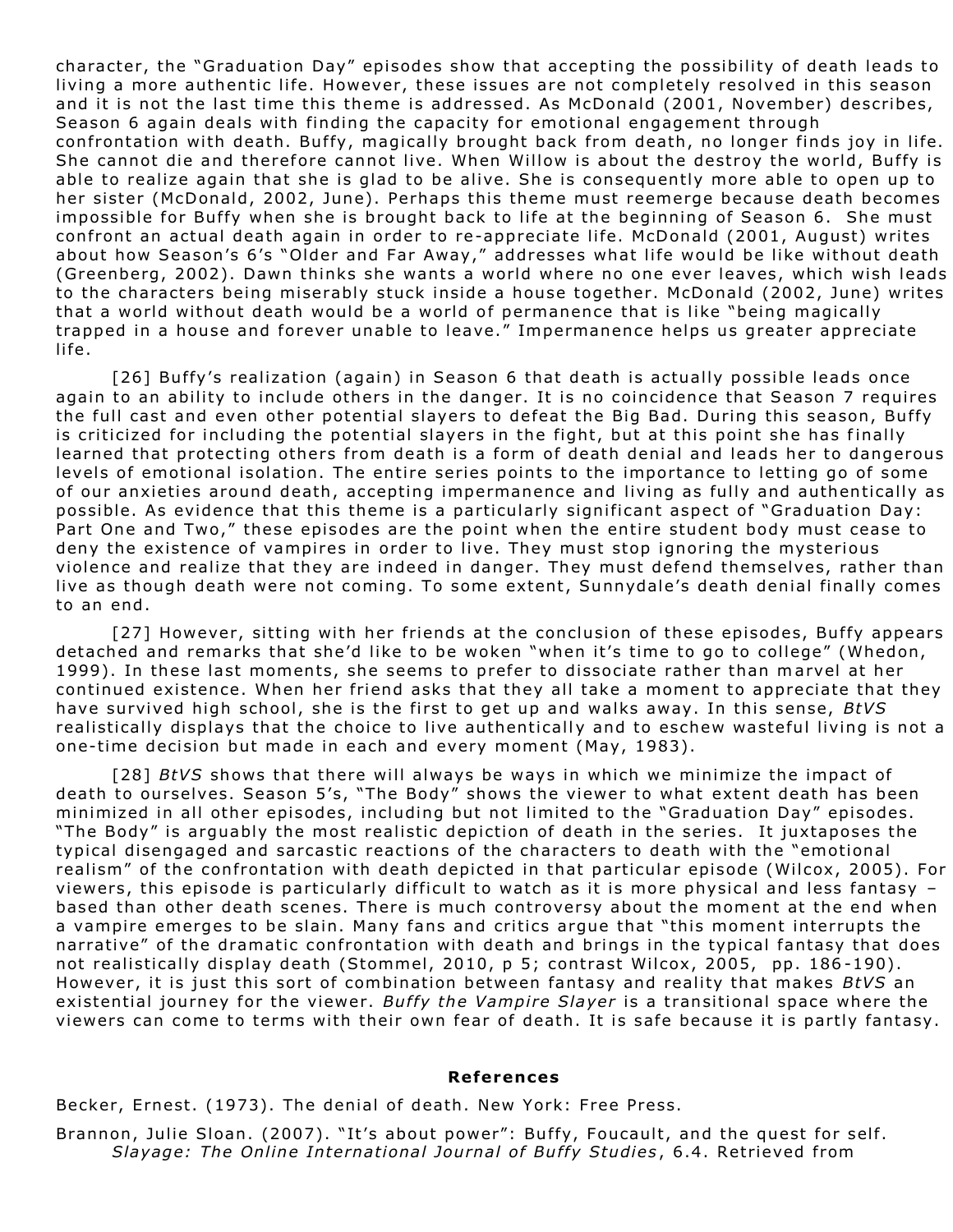http://slayageonline.com/essays/slayage24/Brannon.htm.

- Foy, J.J., & Kowalski, D.A. (2011). Seeking authenticity in the Whedonverse. In Dean A. Kowalski & S. Evan Kreider (Eds.) The Philosophy of Joss Whedon (pp. 229-252). Lexington, KY: University Press of Kentucky.
- Fritz, M. & Sulzenbacher, C. (2010). The choice, not to be chosen: Wie Buffy The Vampire *Slayer* mit butler gedacht handeln kann. In Julia Prager & Nina Fuchs (Eds.), *Gender: From field studies to agency theories* (pp. 61-86). Innsbruck: Studia Universitätsverlag.
- Greenberg, D. Z. (Writer). Gershman, M. (Director). (2002). Older and Far Away. In Joss Whedon (Producer), *Buffy The Vampire Slayer*. Los Angeles, CA: Warner Brothers Television Network.
- Greenwalt, D., & Whedon, J. (Writers). Green, B. S. (Director). (1997). Ted. In Joss Whedon (Producer), *Buffy The Vampire Slayer.* Los Angeles, CA: Warner Brothers Television Network.
- Jarvis, Christine. (2009, Winter). 'I run to death': Renaissance sensibilities in *Buffy the Vampire Slayer. Slayage: the Online International Journal of Buffy Studies, 7.3(27).* Retrieved from http://slayageonline.com/essays/slayage27/Jarvis.htm
- Keller, Don. (2002). Spirit guides and shadow selves: From the dream life of Buffy (and Faith). In Rhonda V. Wilcox & David Lavery (Eds.), Fighting the forces: What's at stake in Buffy the Vampire Slayer (pp. 165-177). Lanham, MD: Rowman & Littlefield.
- Kromer, Kelly. (2006, February). Silence as symptom: A psychoanalytic reading of 'Hush.' *Slayage: The Online International Journal of Buffy Studies, 5.3(19). Retrieved from* http://slayageonline.com/essays/slayage19/Kromer.htm
- May, R. (1983). The Discovery of Being. New York, NY: W.W. Norton & Company.
- May, R. (1977). The Meaning of Anxiety. New York, NY: W.W. Norton & Company.
- May, R. (1969). *Love and Will.* New York, NY: W.W. Norton & Company.
- McDonald, P.F. (2002, June). Saving the world: An analysis of season six's finale. The *Exi sten tial S coobies*. Ret rieved from http://www.atpobtvs.com/existentialscoobies/fictionary/e020720-DED.shtml
- McDonald, P.F. (2002, March). Vampire Slaying and Cultivating Insanity. The Existential *Scoobies*. Ret rieved from http://www.atpobtvs.com/existentialscoobies/fictionary/e020315A-DED.shtml
- McDonald, P.F. (2001, August). Existentialism in 'The Gift': Philosophy and *Buffy the Vampire* Slayer. The Existential Scoobies. Retrieved from http://www.atpobtvs.com/existentialscoobies/fictionary/e010818A-DED.shtml
- McDonald, P.F. (2001, November). To heaven and back: The return of Buffy the Vampire Slayer. *The Existential Scoobies*. Retrieved from http://www.atpobtvs.com/existentialscoobies/fictionary/e011104A-DED.shtml
- Petrie, D. (Writer). Marck, N. (Director). (2000). Fool for Love. In Joss Whedon (Producer), Buffy The Vampire Slayer. Los Angeles, CA: Warner Brothers Television Network.
- Riess, Jana. (2004, April). The monster inside: Taming the darkness within ourselves. Slayage: *The Online International Journal of Buffy Studies, 3.3-4*(11-12), April 2004. Retrieved from http://www.slayageonline.com/essays/slayage11\_12/Riess.htm (Excerpted from Reiss, J. (2004) What would Buffy do? The vampire slayer as spiritual guide. San Francisco: Jossey-Bass, Inc.)

Richardson, M.J. & Rabb, D.J. (2007, Spring). Buffy, Faith and bad faith: Choosing to be the chosen one. *Slayage: The Online International Journal of Buffy Studies, 6.3(23).* Excerpted from The Existential Joss Whedon Retrieved from http://slayageonline.com/essays/slayage23/Richardson Rabb.htm (Reprinted from Richardson, M.J. & Rabb, D.J. (2007) *The Existential Joss Whedon.* Jefferson, NC: McFarland and Company, Inc.)